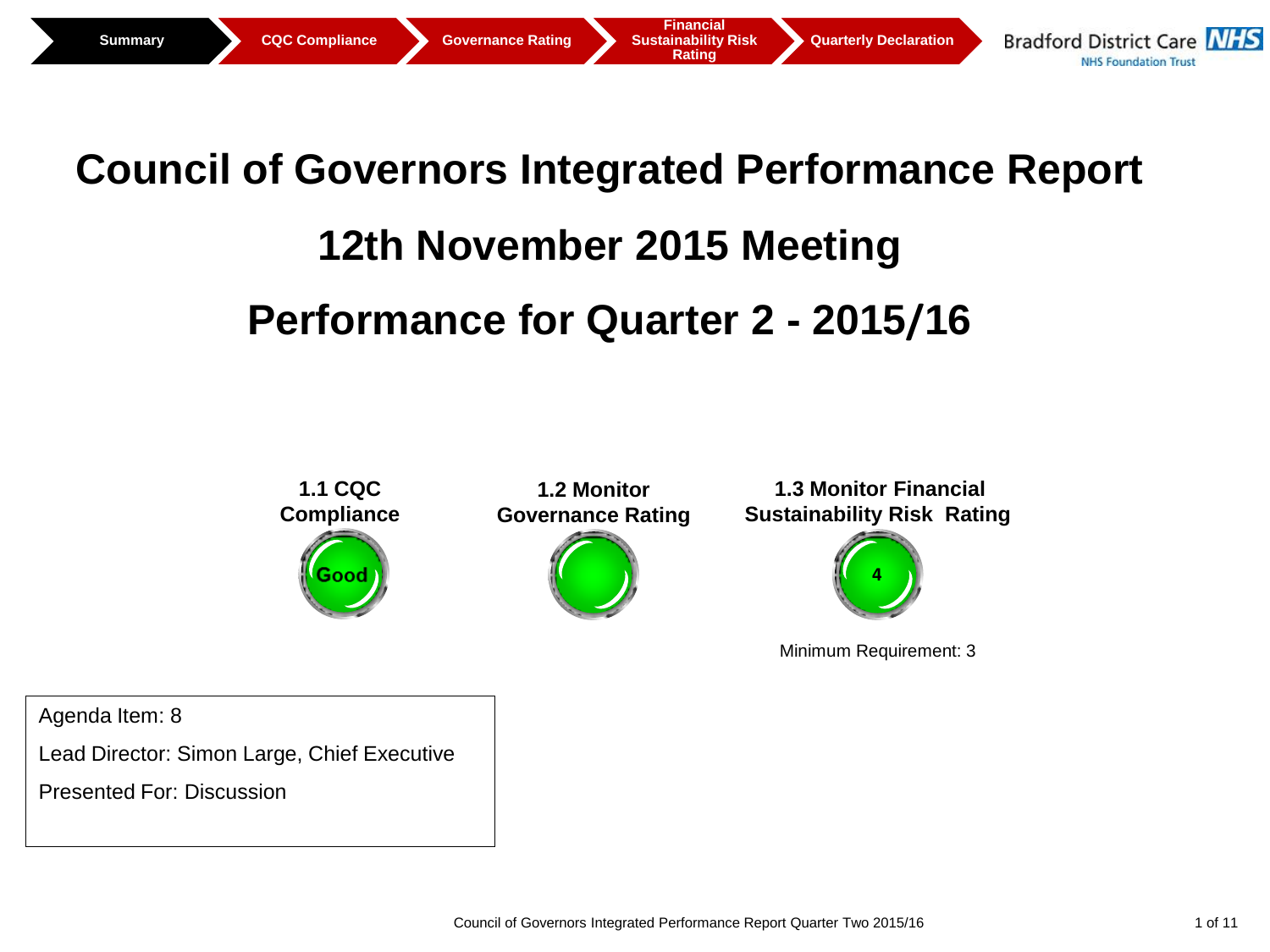|                | The slide shows key issues that were highlighted to Board in the Board Integrated Performance Report (BIPR).                                                                                                                                                                                                                                                                                                                                                                                                                                                                                                                                                                                                                                                                                                                                                                                                                                                                                           |                              |  |  |  |  |  |  |  |
|----------------|--------------------------------------------------------------------------------------------------------------------------------------------------------------------------------------------------------------------------------------------------------------------------------------------------------------------------------------------------------------------------------------------------------------------------------------------------------------------------------------------------------------------------------------------------------------------------------------------------------------------------------------------------------------------------------------------------------------------------------------------------------------------------------------------------------------------------------------------------------------------------------------------------------------------------------------------------------------------------------------------------------|------------------------------|--|--|--|--|--|--|--|
|                | Governors have separate access to this report.                                                                                                                                                                                                                                                                                                                                                                                                                                                                                                                                                                                                                                                                                                                                                                                                                                                                                                                                                         |                              |  |  |  |  |  |  |  |
| <b>Section</b> | <b>Key Highlights</b>                                                                                                                                                                                                                                                                                                                                                                                                                                                                                                                                                                                                                                                                                                                                                                                                                                                                                                                                                                                  | <b>BIPR Slide Ref</b>        |  |  |  |  |  |  |  |
| <b>Monitor</b> | All quarter 2 Monitor performance requirements have been met.<br>• An update is provided on the new access standard for Early Intervention in Psychosis, to be reported from<br>2015/16 quarter 4 and applicable from 1 April 2016. Publication of the national Commissioning Guide, including<br>measurement of the standard and staffing requirements, is still awaited. This will confirm the level of additional<br>resources expected to be required to achieve NICE compliant treatments from 2016/17.<br>Trust performance against new national waiting time standards for Improving Access to Psychological<br>Therapies (IAPT) is above local contract trajectory but below national benchmark performance. Clearance of a<br>backlog of Bradford Districts patients waiting for second therapy sessions has commenced following<br>confirmation of a successful joint bid to NHS England for non recurrent funding and supporting the Trust to meet<br>waiting time standards by March 2016. | $4 - 6$<br>4<br>5            |  |  |  |  |  |  |  |
| Quality        | • One Duty of Candour incident was reported in September 2015 relating to a possible inappropriate clinical<br>intervention in the treatment of a pressure ulcer within a District Nursing (DN) team. The patient has been<br>informed by the DN team leader and a letter has also been sent to the patient.<br>• The Trust's internal assessment is full achievement of quarter 2 Commissioning for Quality and Innovation<br>(CQUIN) requirements, with projected full delivery of all milestones. It is proposed to move to quarterly reporting<br>of CQUINs to the Board, with any exceptions escalated monthly.<br>• Sickness absence remains above the Trust's 4.0% target. The report outlines issues and actions relating to<br>responses to both long and short term absence.<br>• Safer staffing information has been consolidated onto a reduced number of slides, focussing on the data that is                                                                                            | 12<br>17 and 18<br>$20 - 24$ |  |  |  |  |  |  |  |
|                | nationally reported data together with any exceptions. The format and content of these slides will be further<br>refined for the November integrated performance report.<br>• Friends and Family Test responses have been summarised onto a single slide.                                                                                                                                                                                                                                                                                                                                                                                                                                                                                                                                                                                                                                                                                                                                              | 25                           |  |  |  |  |  |  |  |
| Locality       | • Clustering Performance continues to improve with Specialist Inpatient Services achieving 95% but overall<br>performance is below 95% at the end of quarter 2. The Steering Group continues to target resource to<br>achievement of the 95% but is now refocussing on embedding activities and data quality reviews to support use<br>of clustering currencies.<br>• The Trust has agreed a remedial action plan with CCGs for achievement of the IAPT targets for numbers of<br>people who have depression and/or anxiety disorders who receive psychological therapies and for people<br>reaching recovery. The Board is asked to note the issues and actions outlined in the exception report.                                                                                                                                                                                                                                                                                                     | 27<br>28 and 29              |  |  |  |  |  |  |  |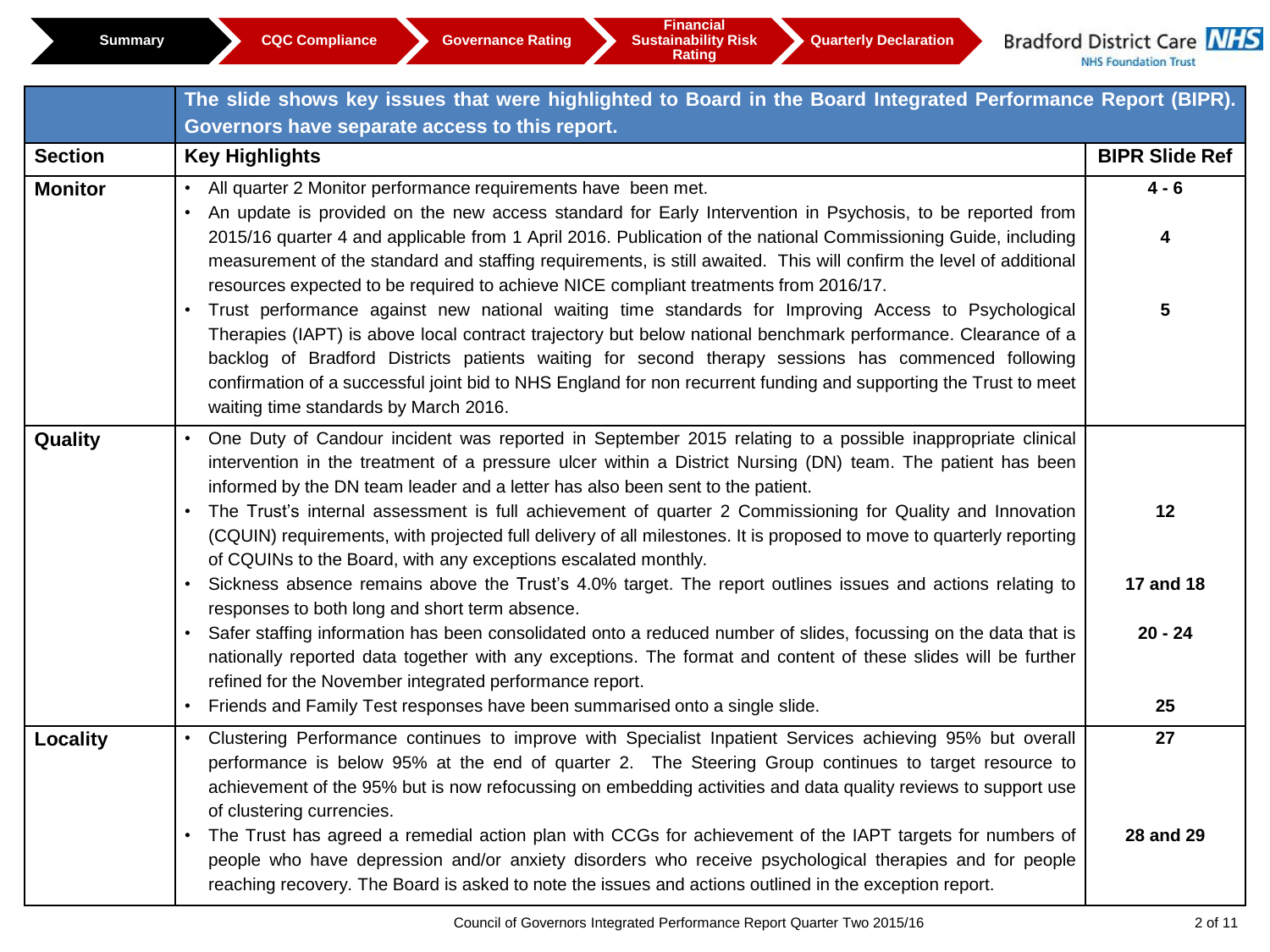| Summai |
|--------|
|        |

**Financial** 

**Rating** 

Bradford District Care NHS

NHS Foundation Trust

|                | The slide shows key issues that were highlighted to Board in the Board Integrated Performance Report (BIPR).                             |                   |
|----------------|------------------------------------------------------------------------------------------------------------------------------------------|-------------------|
|                | Governors have separate access to this report.                                                                                           |                   |
| <b>Section</b> | <b>Key Highlights</b>                                                                                                                    | <b>BIPR Slide</b> |
|                |                                                                                                                                          | Ref               |
| Change         | The majority of change programme projects remain on track and green rated, representing 10 of the 15 'live'                              | $30 - 36$         |
| Programme      | projects.                                                                                                                                |                   |
|                | Two projects have been red rated relating to the generation of targeted CIP revenues for the Intensive Therapy                           |                   |
|                | Centre (ITC) and Assessment and Treatment Unit (ATU).                                                                                    |                   |
|                | Three projects have been amber rated; Agile Working, IM&T strategy and the Care Pathways and Packages                                    |                   |
|                | Project.                                                                                                                                 |                   |
|                | The report outlines actions that are being supported and overseen via the Change Programme Board.                                        |                   |
| <b>Finance</b> | Performance on all key indicators is green with the exception of cash which is amber rated. This reflects timing<br>$\bullet$            | 37 & 42           |
|                | issues in relation to the payment of provisions, settlement of liabilities on termination of the previous temporary                      |                   |
|                | staffing contract and outstanding revenues from NHS Property Services (now resolved following escalation)                                |                   |
|                | The Quarter 2 position reflects achievement of a Financial Sustainability Risk Rating of 4.                                              | 43                |
|                | The most substantial in year risk relates to achievement of planned revenues for the ITC, with Change Programme                          |                   |
|                | Board agreeing a more cautious forecast should be assumed at Month 6 based on admissions to date. The                                    |                   |
|                | projected net income and expenditure shortfall will require CIP substitution and/or release of reserves however the                      | 39 & 47           |
|                | Trust remains on track to achieve the planned end of year position.                                                                      |                   |
|                | Following confirmation by the Local Authority that a blanket reduction of at least 6.2% will be deducted from all                        |                   |
|                | Trust contracts commissioned by them in 2016/17 the Trust is progressing work via the new Children's Locality to                         |                   |
|                | assess the service impacts. No costs of service re-design have been assumed in the forecast.                                             |                   |
| <b>Summary</b> | The Board integrated performance report shows strong performance, with achievement of the majority of indicators in September and for    |                   |
|                | quarter 2 of 2015/16.                                                                                                                    |                   |
|                |                                                                                                                                          |                   |
|                | Information within this report supports the Trust's quarter 2 submission to Monitor of actual performance against plan. The Trust is     |                   |
|                | compliant with the terms contained within the Monitor provider licence for quarter 2.                                                    |                   |
|                |                                                                                                                                          |                   |
|                | Correlation of quality information (including patient experience and safety related measures) performance, finance, workforce and health |                   |
|                | and safety information has taken place and did not identify any areas of particular concern.                                             |                   |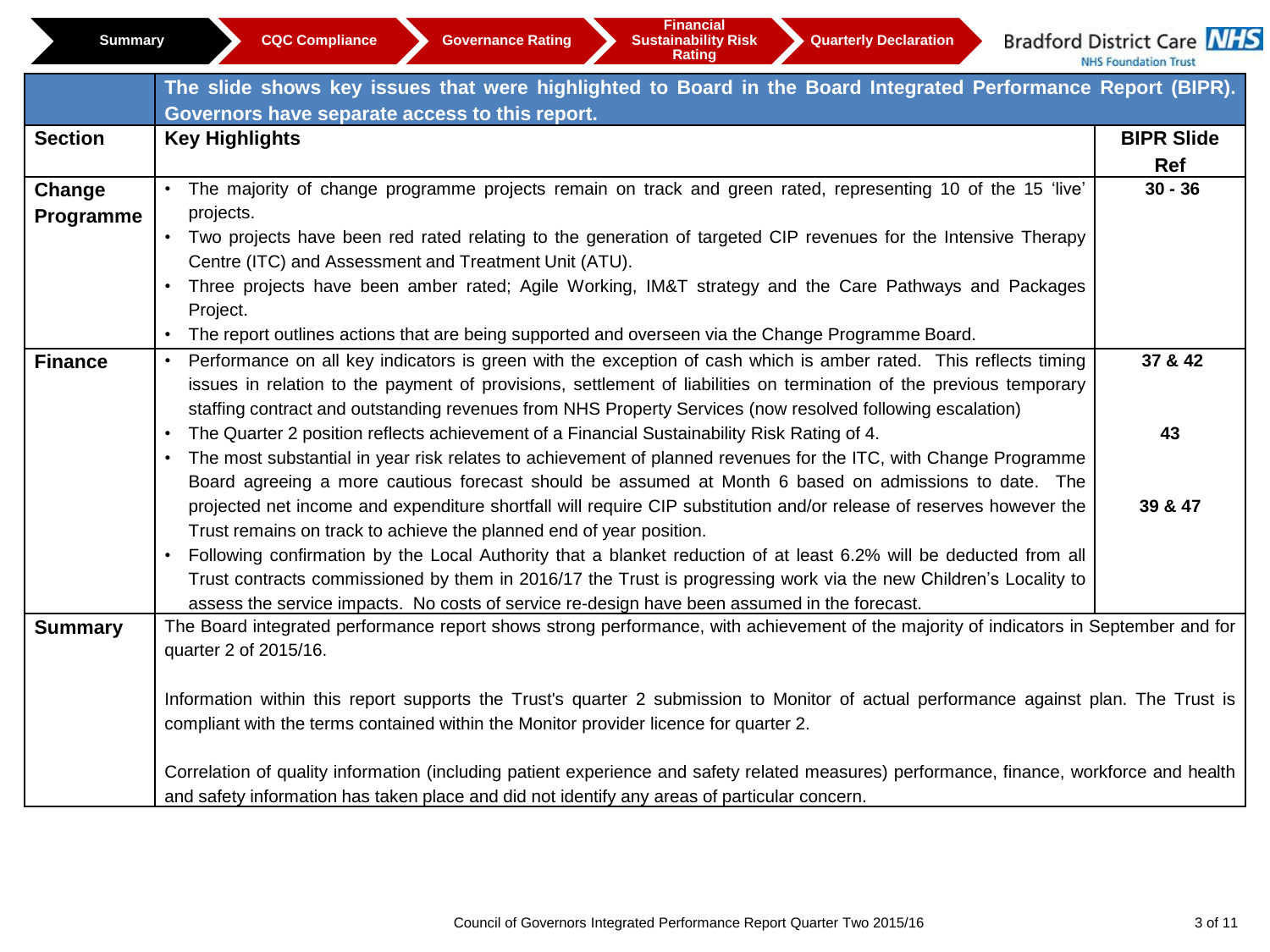### **1.1 CQC Compliance**

| <b>Description</b>              | This slide provides more detail in relation to the Care Quality Commission (CQC)<br>Compliance rating shown on slide 1 (button 1.1).<br>This rating reflects the outcome of the CQC inspection of BDCFT services conducted in<br>June 2014 and will remain unchanged until the CQC conduct a further inspection.                                                                                                                                                                                                                                                                                                                                                                                    |
|---------------------------------|-----------------------------------------------------------------------------------------------------------------------------------------------------------------------------------------------------------------------------------------------------------------------------------------------------------------------------------------------------------------------------------------------------------------------------------------------------------------------------------------------------------------------------------------------------------------------------------------------------------------------------------------------------------------------------------------------------|
| <b>Quarter 2</b><br>performance | Scrutiny against CQC requirements occurs throughout the year, culminating in an annual<br>Board Assurance report that brings together compliance information from a number of<br>sources.<br>Two 'must do' compliance actions resulted from the June 2014 inspection, both are now<br>complete:<br>Physical improvements to the Trust's Health Based Places of Safety, and<br><b>Continuous Care Medical Model.</b><br>$\bullet$<br>CQC identified a number of further 'should do' actions. The majority were completed<br>within services during 2014 and early 2015 (two actions remaining).<br>Sample reviews of the completed 'should do' actions are underway to ensure ongoing<br>compliance. |
| Projected<br>Performance        | Actions taken to complete 'must' and 'should do' actions and to complete sample reviews<br>by the end of 2015 provide some confidence that the Trust will be ready for a follow up<br>CQC inspection. This is expected to take place during 2016.                                                                                                                                                                                                                                                                                                                                                                                                                                                   |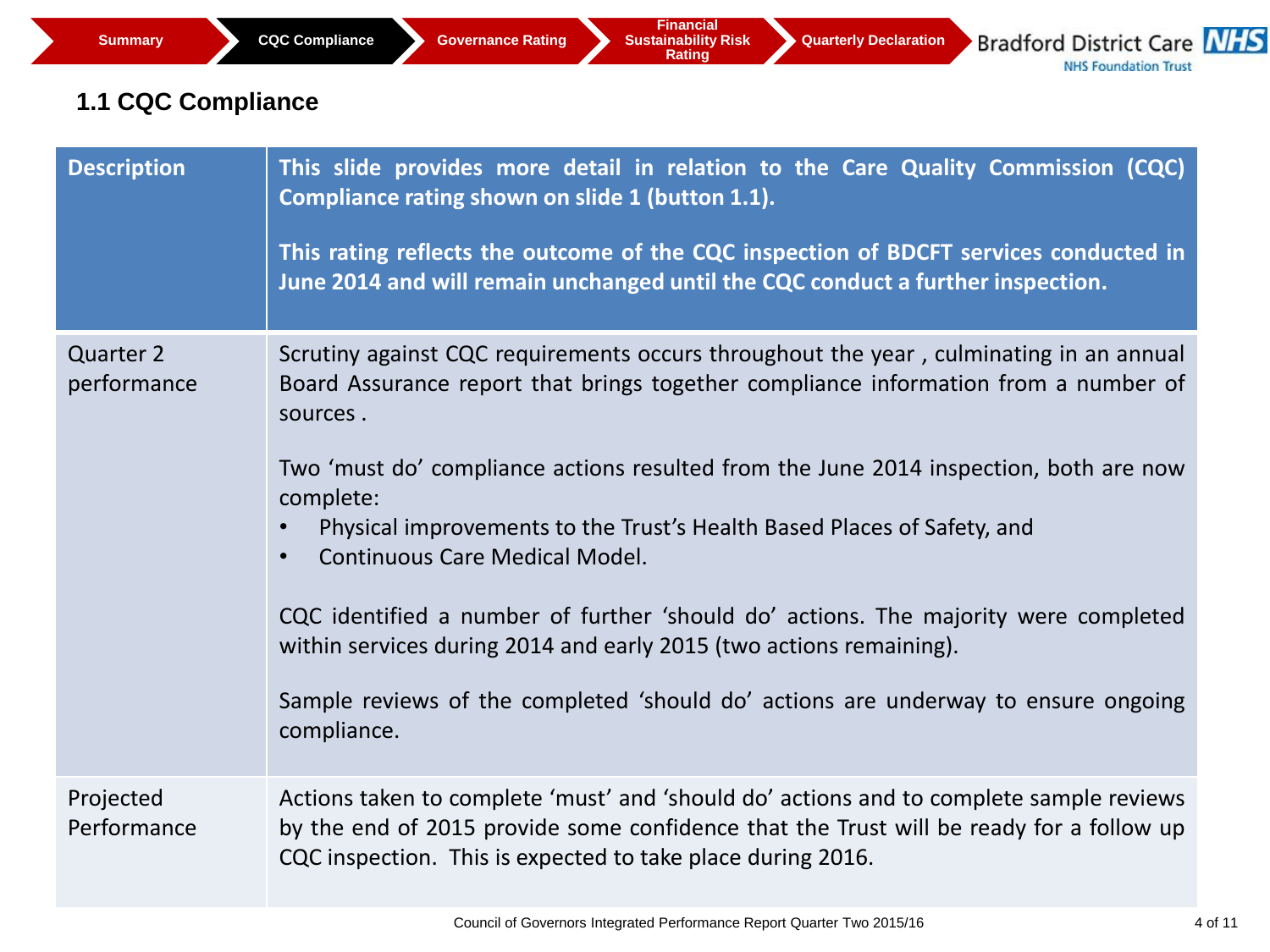### **1.2 Monitor Governance rating**

| <b>Description</b>       | The following Monitor slide shows the Trust's performance against national targets for<br>providers of mental health and community services. Indicators cover a range of access, data<br>quality and outcome targets.<br>Monitor expects NHS Foundation Trusts (FT) to meet the national targets, achieving 'green'<br>rated performance for each indicator, each quarter.<br>Monitor uses performance against national targets alongside other information e.g.<br>inspection outcomes to assess the strength of governance at an NHS FT. This is the "Monitor<br><b>Governance Rating" on slide 1 (button 1.2).</b> |
|--------------------------|-----------------------------------------------------------------------------------------------------------------------------------------------------------------------------------------------------------------------------------------------------------------------------------------------------------------------------------------------------------------------------------------------------------------------------------------------------------------------------------------------------------------------------------------------------------------------------------------------------------------------|
| Quarter 2<br>Performance | Performance is scrutinised at monthly Locality Performance meetings and Director/Deputy<br>Director meetings chaired by the Chief Executive.<br>The Trust's assessment of governance rating is green, meaning no governance concerns are<br>evident.                                                                                                                                                                                                                                                                                                                                                                  |
| Projected<br>Performance | New Monitor access targets will apply from April 2016 for IAPT and EIP.<br>IAPT performance is predicted to be green (M10 and M11)<br>$\overline{\phantom{a}}$<br>EIP Commissioning guidance is still awaited and additional resources are expected to be<br>required to achieve these new requirements recurrently (M7)<br>All other targets are projected to remain green.                                                                                                                                                                                                                                          |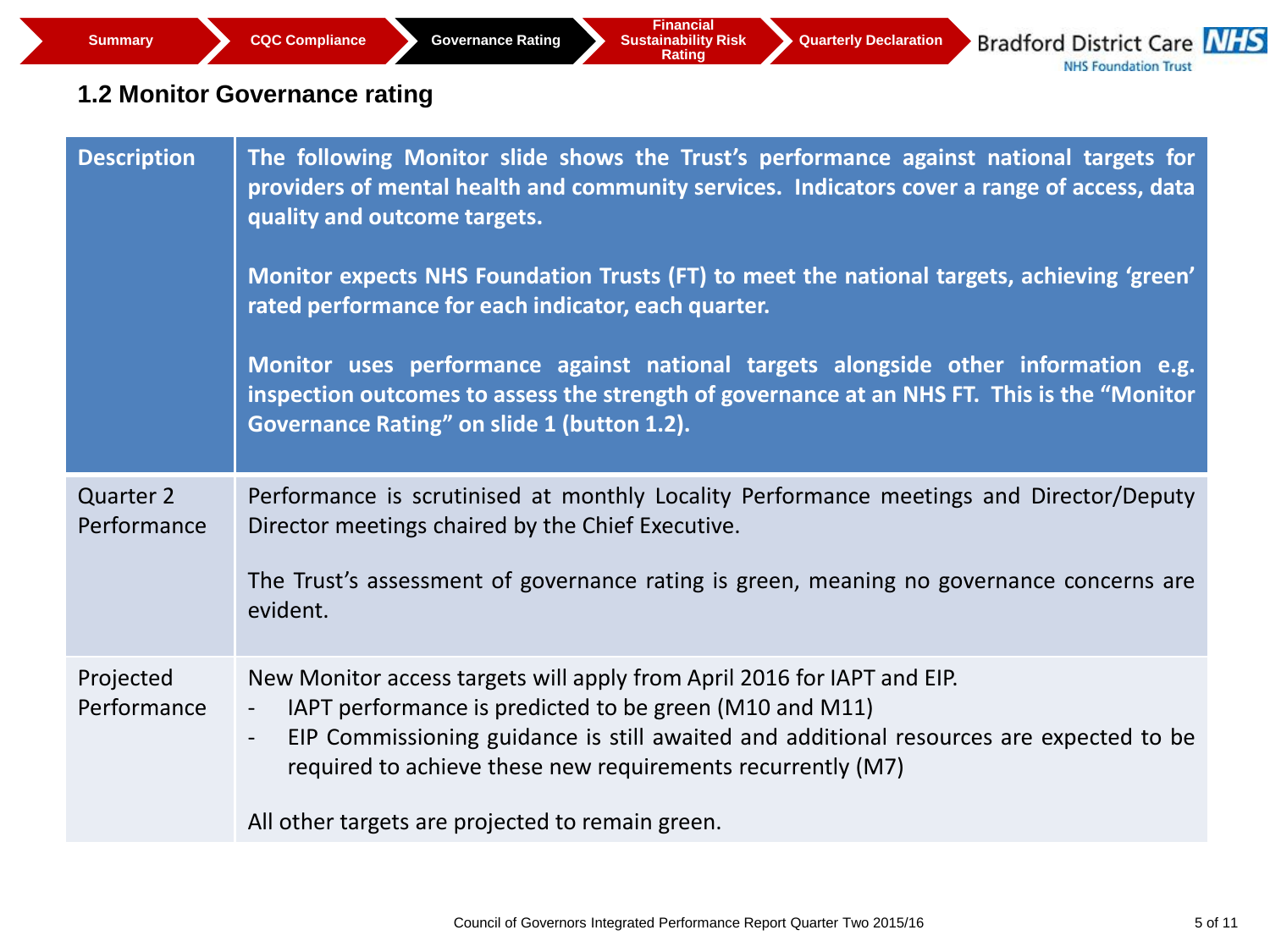

### **1.2 Monitor Indicators – Quarter 2 2015/16**

| Indicator<br>No. | Indicator                                                                                                                                                               | <b>Target</b> | Q3 | Q4                       | 2014/15 2014/15 2015/16<br>Q1 | 2015/16<br>Q <sub>2</sub> | Indicator<br>No. | Indicator                                                                                                                                                                   | <b>Target</b>                                | Q3                | Q4 | 2014/15 2014/15 2015/16 2015/16<br>Q1 | Q <sub>2</sub> |
|------------------|-------------------------------------------------------------------------------------------------------------------------------------------------------------------------|---------------|----|--------------------------|-------------------------------|---------------------------|------------------|-----------------------------------------------------------------------------------------------------------------------------------------------------------------------------|----------------------------------------------|-------------------|----|---------------------------------------|----------------|
|                  |                                                                                                                                                                         |               |    | Outturn   Outturn        | Outturn                       | Outturn                   |                  |                                                                                                                                                                             |                                              | Outturn   Outturn |    | Outturn                               | Outturn        |
| MЗ               | RTT dental 18 weeks waits - incomplete pathways<br>Number of patients who have waited 18 weeks or<br>less/Number of patients waiting)                                   | 92.0%         |    |                          |                               | 98.8%                     | M10              | 2.a. People with common mental health conditions<br>referred to the Improving Access to Psychological<br>Therapies programme will be treated within 6 weeks<br>of referral  | Q1 - 10%<br>Q2 - 20%<br>Q3 - 30%<br>Q4 - 60% |                   |    | 52.6%                                 |                |
| M4               | Mental Health Delayed Transfers of Care                                                                                                                                 | $\leq 7.5\%$  |    |                          |                               | 0.8%                      | M11              | 2.b. People with common mental health conditions<br>referred to the Improving Access to Psychological<br>Therapies programme will be treated within 18 weeks<br>of referral | Q1 - 50%<br>Q2 - 60%<br>Q3 - 70%<br>Q4 - 80% |                   |    | 83.9%                                 |                |
| M <sub>5</sub>   | Admission to inpatients services had access to Crisis<br><b>Resolution Home Treatment Teams</b>                                                                         | 95.0%         |    |                          |                               | 99.0%                     | M12              | Access to health care for people with a learning<br>disability                                                                                                              | 6 Green                                      |                   |    |                                       | 6 Green        |
| M <sub>6</sub>   | New psychosis cases by Early Intervention Teams                                                                                                                         | 95.0%         |    |                          |                               | 163.6%                    | M13              | Community services data completeness: Referral to<br>treatment information                                                                                                  | 50.0%                                        |                   |    |                                       | 64.2%<br>Q2    |
| M7               | Early intervention in Psychosis (EIP): People<br>experiencing a first episode of psychosis treated with<br>a NICE approved care package within two weeks of<br>referral |               |    | Reporting to begin in Q4 |                               |                           | M14              | Community services data completeness: Referral<br>linformation                                                                                                              | 50.0%                                        |                   |    |                                       | 91.9%<br>Q2    |
| M8               | Care Programme Approach patients receiving follow-<br>up contact within 7 days of discharge                                                                             | 95.0%         |    |                          |                               | 97.6%                     | M15              | Data completeness treatment activity information                                                                                                                            | 50.0%                                        |                   |    |                                       | 99.7%<br>Q2    |
| M <sub>9</sub>   | Care Programme Approach patients having formal<br>review within 12 months                                                                                               | 95.0%         |    |                          |                               | 98.2%                     | M16              | Mental Health data completeness: identifiers                                                                                                                                | 97.0%                                        |                   |    |                                       | 99.4%          |
|                  |                                                                                                                                                                         |               |    |                          |                               |                           | M17              | Mental health data completeness: outcomes for<br>patients on Care Programme Approach                                                                                        | 50.0%                                        |                   |    |                                       | 81.5%          |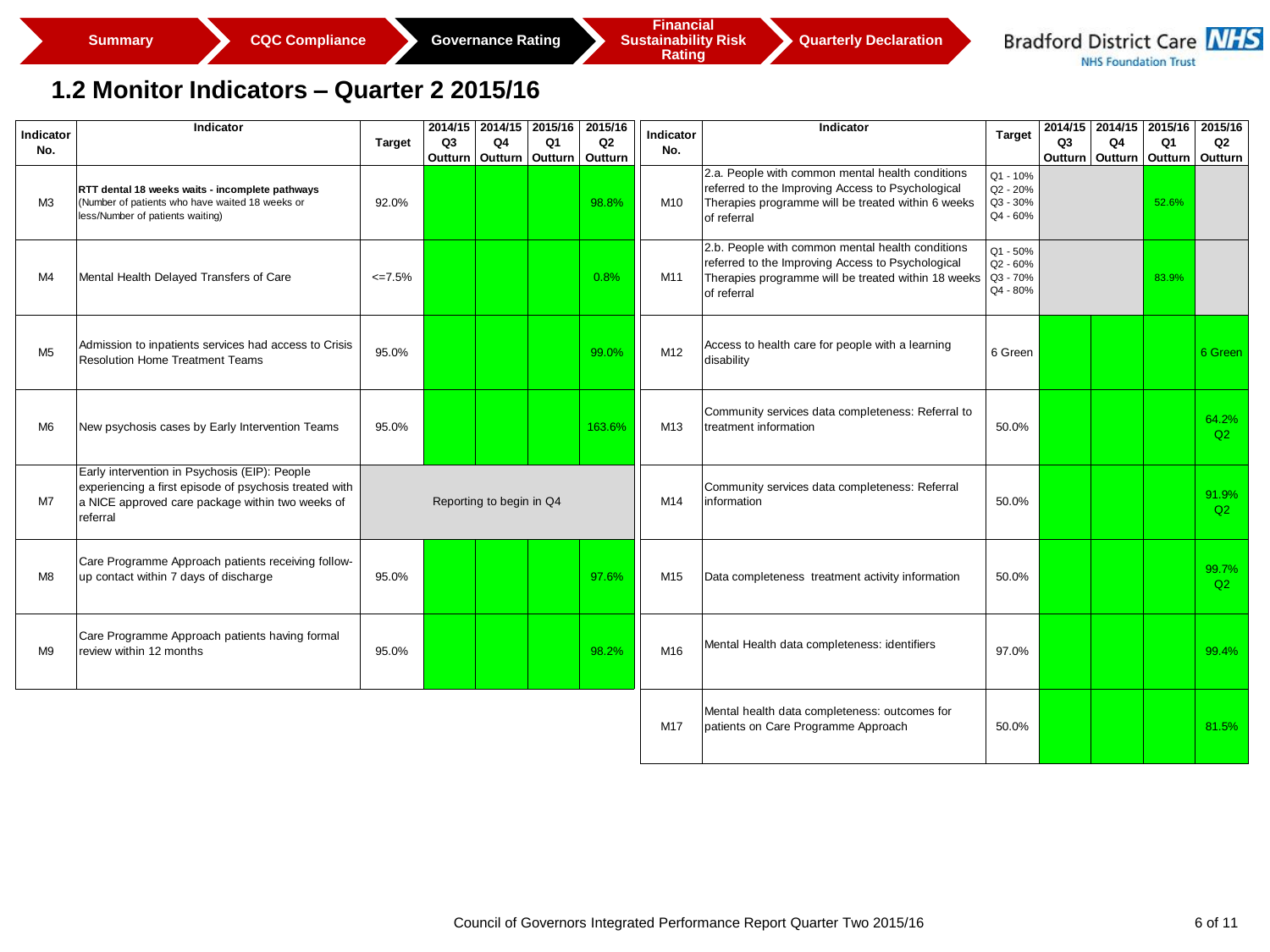**Summary CQC Compliance Governance Rating** 

**Financial Sustainability Risk Rating** 

**Quarterly Declaration**

**Bradford District Care NHS NHS Foundation Trust** 

### **1.3 Monitor Financial Sustainability Risk Rating**

| <b>Description</b>       | The following Monitor slide shows the Trust's performance against the national metrics for<br>measuring financial risk and other key financial performance measures. The Monitor rating<br>comprises four measures (the latter 2 being introduced from Quarter 2 2015/16:<br><b>Capital Servicing Capacity</b><br>1.<br><b>Liquidity</b><br>2.<br><b>I&amp;E Margin</b><br>3.<br><b>Variance From Plan</b><br>4.<br>Monitor uses these measures to assess the overall level of financial risk of an NHS FT. A<br>score of 4 represents the lowest possible risk (the best rating) with a minimum Monitor<br>required score of '3'. This is the "Monitor (Financial) Sustainability and Performance Risk<br>Rating" or FSRR on slide 1 (button 1.3). |
|--------------------------|-----------------------------------------------------------------------------------------------------------------------------------------------------------------------------------------------------------------------------------------------------------------------------------------------------------------------------------------------------------------------------------------------------------------------------------------------------------------------------------------------------------------------------------------------------------------------------------------------------------------------------------------------------------------------------------------------------------------------------------------------------|
| Quarter 2<br>Performance | Financial performance is scrutinised at monthly Locality Performance meetings and<br>Director/Deputy Director meetings chaired by the Chief Executive. EMT and the Finance<br>Business & Investment Committee review the quarter end position prior to consideration by<br>the Board and submission to Monitor. Using the FSRR the Trust's risk rating is '4'.                                                                                                                                                                                                                                                                                                                                                                                      |
| Projected<br>Performance | Whilst a number of emerging financial risks have potential to impact moving into 2016/17, the<br>Trust anticipates at this stage being able to maintain a Monitor FSRR of at least a '3' for the<br>next 12 months by:<br>Identifying new cost reductions linked to service re-design for council contracts<br>Bringing forward planned cost improvements and exploring new business opportunities<br>$\overline{\phantom{a}}$<br>Considering the level of planned surplus and deploying reserves<br>$\overline{\phantom{0}}$                                                                                                                                                                                                                       |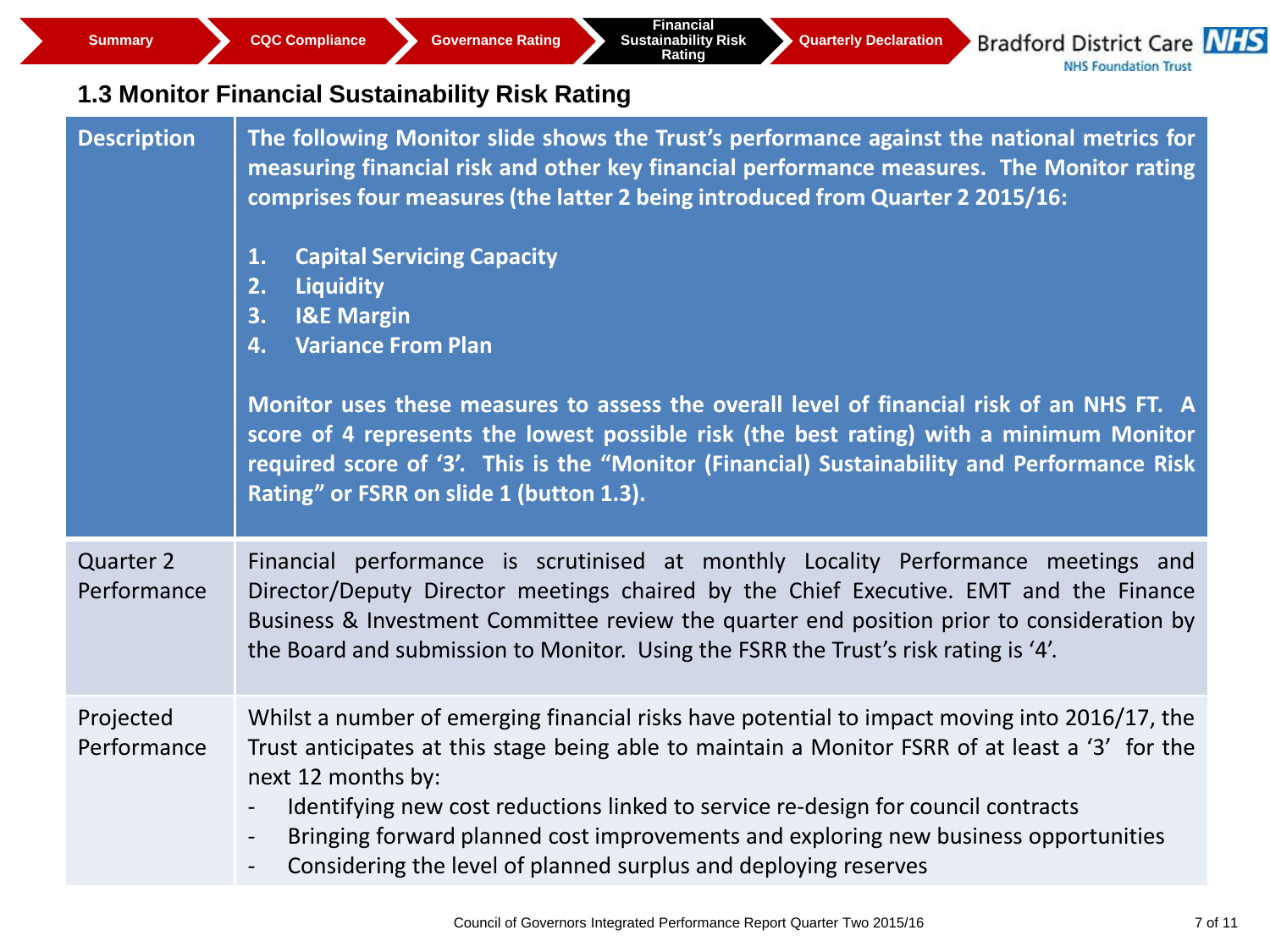#### **1.3 Monitor Financial Sustainability Risk Rating**

### **Summary of Financial Statements for Bradford District Care NHS Foundation Trust**

|                                                     |       | <b>Plan For</b><br><b>YTD ending</b><br>30-Sep-15 | <b>Actual For</b><br><b>YTD</b><br>ending<br>30-Sep-15 | <b>Plan For</b><br><b>Year ending</b><br>31-Mar-16 | <b>Forecast</b><br><b>Year ending</b><br>31-Mar-16 |
|-----------------------------------------------------|-------|---------------------------------------------------|--------------------------------------------------------|----------------------------------------------------|----------------------------------------------------|
| <b>Financial Sustainability Risk Rating</b>         |       |                                                   |                                                        |                                                    |                                                    |
| <b>Capital Service Cover</b>                        |       |                                                   |                                                        |                                                    |                                                    |
| <b>Capital Service Cover rating</b>                 | Score | 4                                                 | 4                                                      | 4                                                  | 4                                                  |
| <b>Liquidity</b>                                    |       |                                                   |                                                        |                                                    |                                                    |
| <b>Liquidity rating</b>                             | Score | 4                                                 | 4                                                      | 4                                                  | 4                                                  |
| <b>I&amp;E Margin</b>                               |       |                                                   |                                                        |                                                    |                                                    |
| <b>I&amp;E Margin rating</b>                        | Score | 3                                                 | 3 <sup>1</sup>                                         | 4                                                  | 4                                                  |
| <b>I&amp;E Margin Variance</b>                      |       |                                                   |                                                        |                                                    |                                                    |
| <b>I&amp;E Margin Variance From Plan rating</b>     | Score | 4                                                 | 3                                                      | 4                                                  | $\overline{\mathbf{3}}$                            |
| <b>Overall Financial Sustainability Risk Rating</b> | Score | 4                                                 | 4                                                      | 4                                                  | 4                                                  |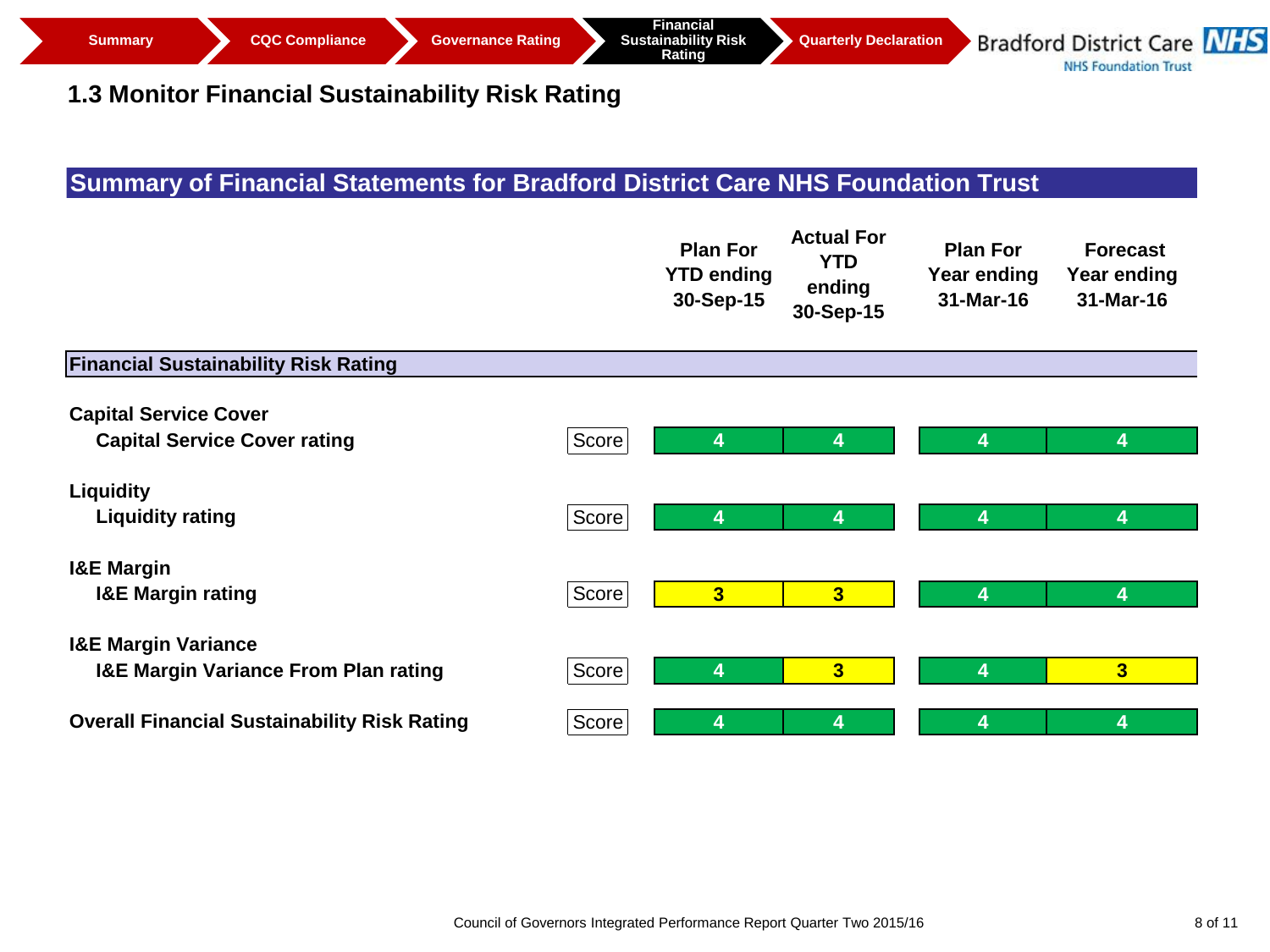

**NHS Foundation Trust** 

## **Financial Performance Summary**

| <b>Proposed Board RAG Rating</b>                      | <b>Year to</b><br><b>Date</b> | <b>Forecast</b><br>2015/16 | <b>Commentary</b>                                                                                                                                                                                                                                                                                                                                                                         |
|-------------------------------------------------------|-------------------------------|----------------------------|-------------------------------------------------------------------------------------------------------------------------------------------------------------------------------------------------------------------------------------------------------------------------------------------------------------------------------------------------------------------------------------------|
| <b>Statement of Comprehensive</b><br>Income (SoCI)    | $\bullet$                     |                            | A surplus of £547k for the year to date, which is £1k ahead of plan. Forecast<br>to deliver financial plan with financial risks and mitigating actions identified.                                                                                                                                                                                                                        |
| <b>Statement of Financial Position</b><br>(SoFP)      | O                             | $\blacksquare$             | Current assets, which includes receivables, accruals and prepayments are<br>£944k more than plan. Current liabilities are £627k less than plan.<br>Receivables and payables continue to be closely monitored as part of the<br>improved weekly cash management processes.                                                                                                                 |
| <b>Statement of Cash Flows (SoCF)</b>                 | $\bigcirc$                    |                            | A cash position which is currently £1,435k less than plan due to a number of<br>in year phasing issues but forecast to achieve the planned cash balance for<br>2015/16. A cash management action plan is in place including daily cash<br>planning and the Trust is working towards bringing the cash position back<br>into line with plan by the year end.                               |
| <b>Financial Sustainability Risk Rating</b><br>(FSRR) | $\bigcirc$                    | $\bullet$                  | Achievement of a Financial Sustainability Risk Rating (FSRR) of 4. Risks and<br>mitigation plans identified. Monitor confirmed the Q1 Continuity of Service<br>Risk Rating was '4', (new risk ratings were introduced from Quarter 2).                                                                                                                                                    |
| <b>Cost Improvement Programmes</b><br>(CIPs)          | O                             |                            | Delivery of £3,141k CIPs against a net plan of £3,121k. Forecast delivery is<br>£6,525k, after taking account of £500k high risk CIP reserves. This includes<br>a £351k call on the high risk reserve to mitigate Intensive Therapy Centre<br>CIP non achievement. Mitigations and substitute CIPs to be identified for<br>Quality Impact Assessment and Change Programme Board approval. |
| <b>Capital Expenditure</b>                            |                               |                            | Capital under spending of £25k, with monthly agreed capital projections to<br>match quarterly and year end forecast as planned. Capital risks and<br>mitigation plans identified.                                                                                                                                                                                                         |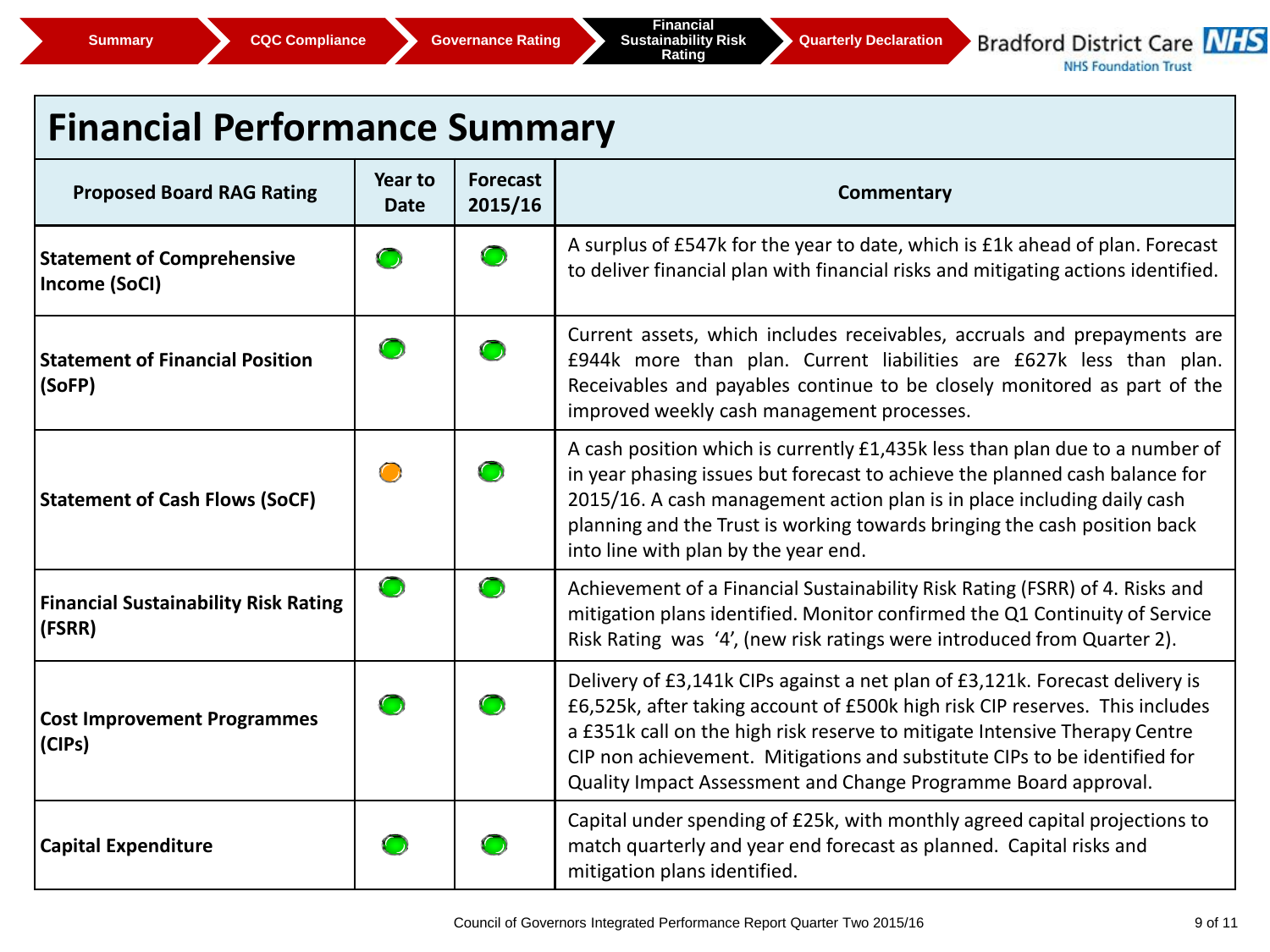**Quarterly Declaration**

**Bradford District Care NHS NHS Foundation Trust** 

#### **Monitor Quarter 2 return and Board Governance Statements**

| <b>Description</b>              | Foundation Trusts must submit a confirmation of their rating under the Risk Assessment<br>Framework (RAF) to Monitor on a quarterly basis.<br>The governance rating consists of various elements including Monitor performance<br>indicators (slide 6), changes to the composition of the Board of Directors and any governor<br>elections that have taken place each quarter.<br>The financial rating, via the Financial Sustainability and Performance Risk Rating (FSRR)<br>comprises 4 key metrics (slide 8). |
|---------------------------------|-------------------------------------------------------------------------------------------------------------------------------------------------------------------------------------------------------------------------------------------------------------------------------------------------------------------------------------------------------------------------------------------------------------------------------------------------------------------------------------------------------------------|
| <b>Quarter 2</b><br>Performance | The Trust Board discussed the quarter two position within the Integrated Performance report<br>and assurances provided from Board Committees and agreed compliance with the<br>Governance Statements (slide 11).                                                                                                                                                                                                                                                                                                  |
| Projected<br>Performance        | The Trust projects that a number of new financial risks have potential to impact moving into<br>2016/17 however anticipates at this stage being able to maintain a Monitor FSRR of at least a<br>'3' for the next 12 months.                                                                                                                                                                                                                                                                                      |